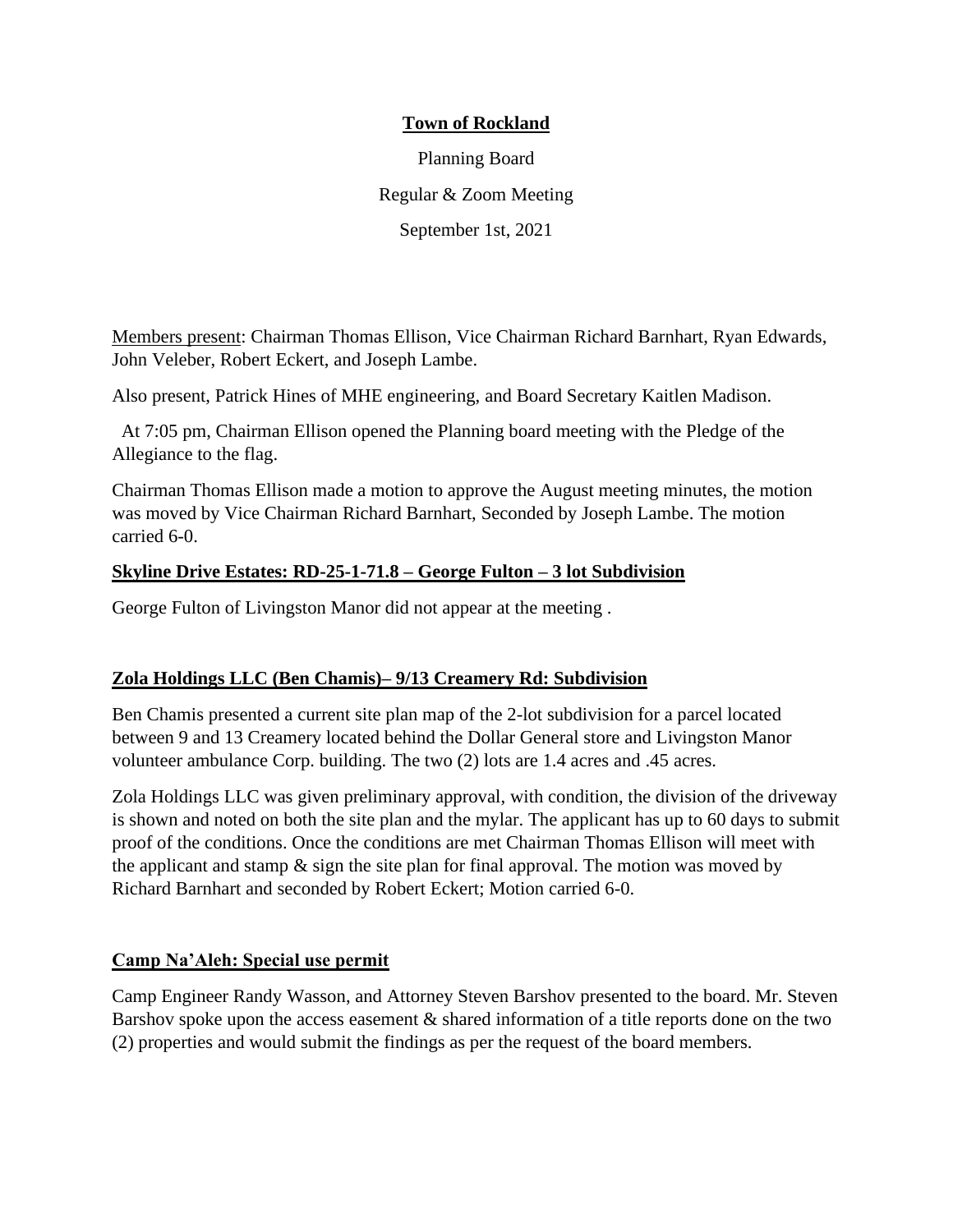Town Of Rockland Planning Board meeting September,1st 2021 Page 2

## **Camp Na'Aleh: Special use permit (con't)**

As stated for the record by Chairman Thomas Ellison, the resolution was read aloud and was agreed upon by Camp Na'Aleh and the Board members in agreement with all the conditions placed upon the camp at this time after review of the drafted preliminary resolution of approval of the special use permit .

Review and notable changes of the draft between the Board member and Camp Na'Aleh are as follows :

Terms & Conditions

7.Notes added to the Plans restricting obstruction of access road to adjoining parcel.

1. - Notes added to the Plans restricting obstruction of access road to adjoining parcel for emergency vehicles as per NYS code. Show access route on site plan.

11. Note of the plan restricting the use of amplified noise during events and compliance with such restrictions .

1. - Notes on plan prohibiting the use of amplified noise and compliance with such restriction.

The question of the adoption of the foregoing resolution was duly put to vote on roll call, which resulted as follows:

Richard Barnhart: Yes Robert Eckert: Yes Ryan Edwards: Recused Thomas Ellison: Yes Joseph Lambe: Yes John Veleber: Yes James Severing - absent

#### The resolution was thereupon declared duly adopted. The motion carried 5-0

## **Correspondence**